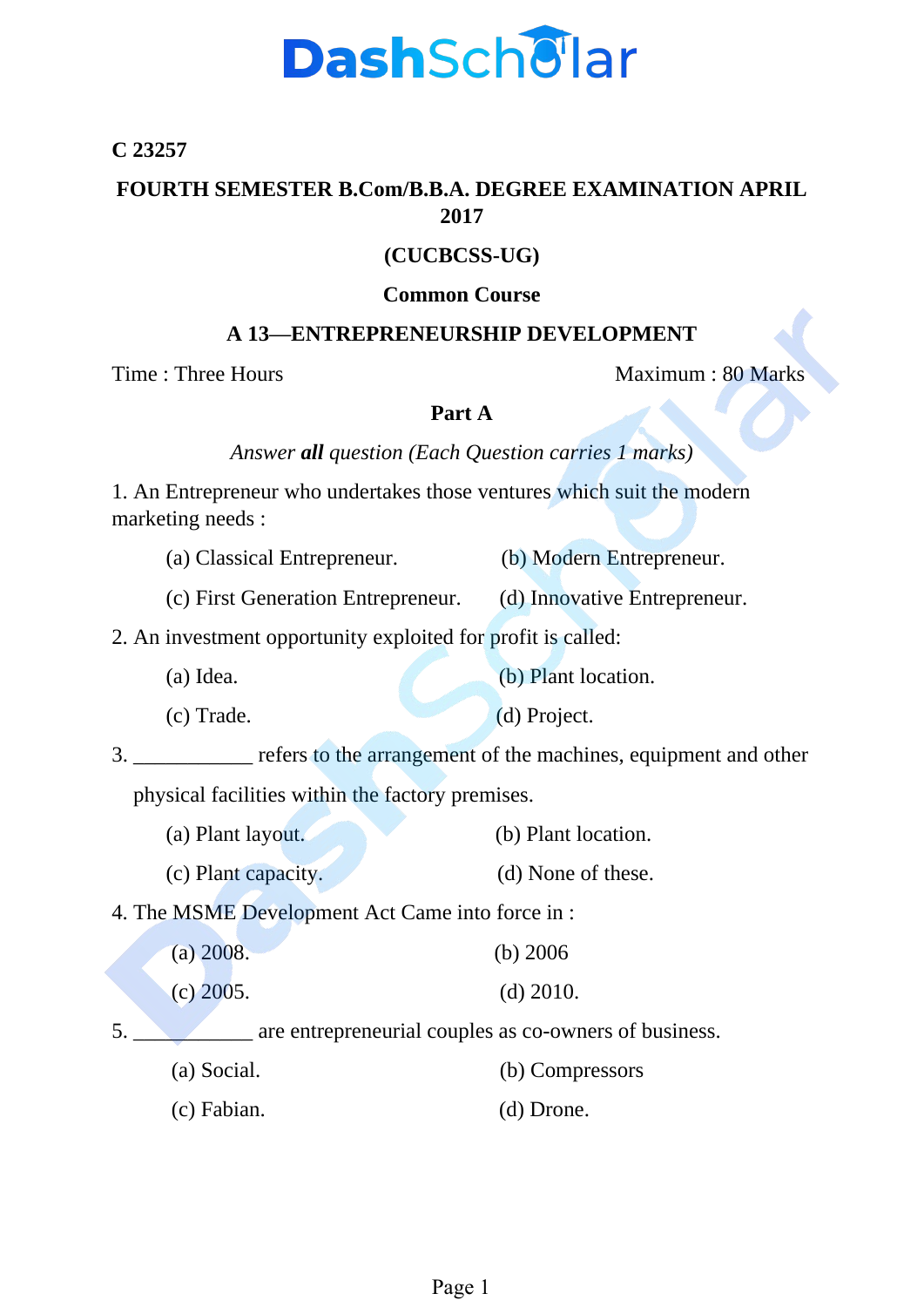# **DashScholar**

Fill in the blanks:

\_\_\_\_\_\_\_\_\_\_\_.

6. \_\_\_\_\_\_\_\_\_\_\_ is an entrepreneur who starts and runs a numbers of business at the same time.

7. NAYE stands for  $\blacksquare$ .

8. Entrepreneur is a person while enterprise is a \_\_\_\_\_\_\_\_\_\_\_.

9. Innovating entrepreneurs are creative, while imitative entrepreneurs are

10. \_\_\_\_\_\_\_\_\_\_\_\_\_ in place where the required facilities acid factory accommodation are provided by the Government to the entrepreneurs to establish their industries there

 $(10 \times 1 = 10 \text{ marks})$ 

## **Part B**

*Answer any eight questions (Each Questions carries 2 marks)*

- 11. Define Entrepreneurship.
- 12. Who is an Intrapreneur?
- 13. What is technical analysis?
- 14. What is a project?
- 15. Who is spontaneous entrepreneur?
- 16, What do you mean by tax holiday?
- 17. What is DIC?
- 18. Define small enterprise.
- 19. What is entrepreneurial competency?
- 20. Expand KINFRA and KITCO.

 $(2 \times 8 = 16 \text{ marks})$ 

## **Part C**

*Answer any six questions (Each Questions carries 4 marks)*

- 21. What are the qualities required for an Entrepreneur?
- 22. Explain the characteristics of MSME.